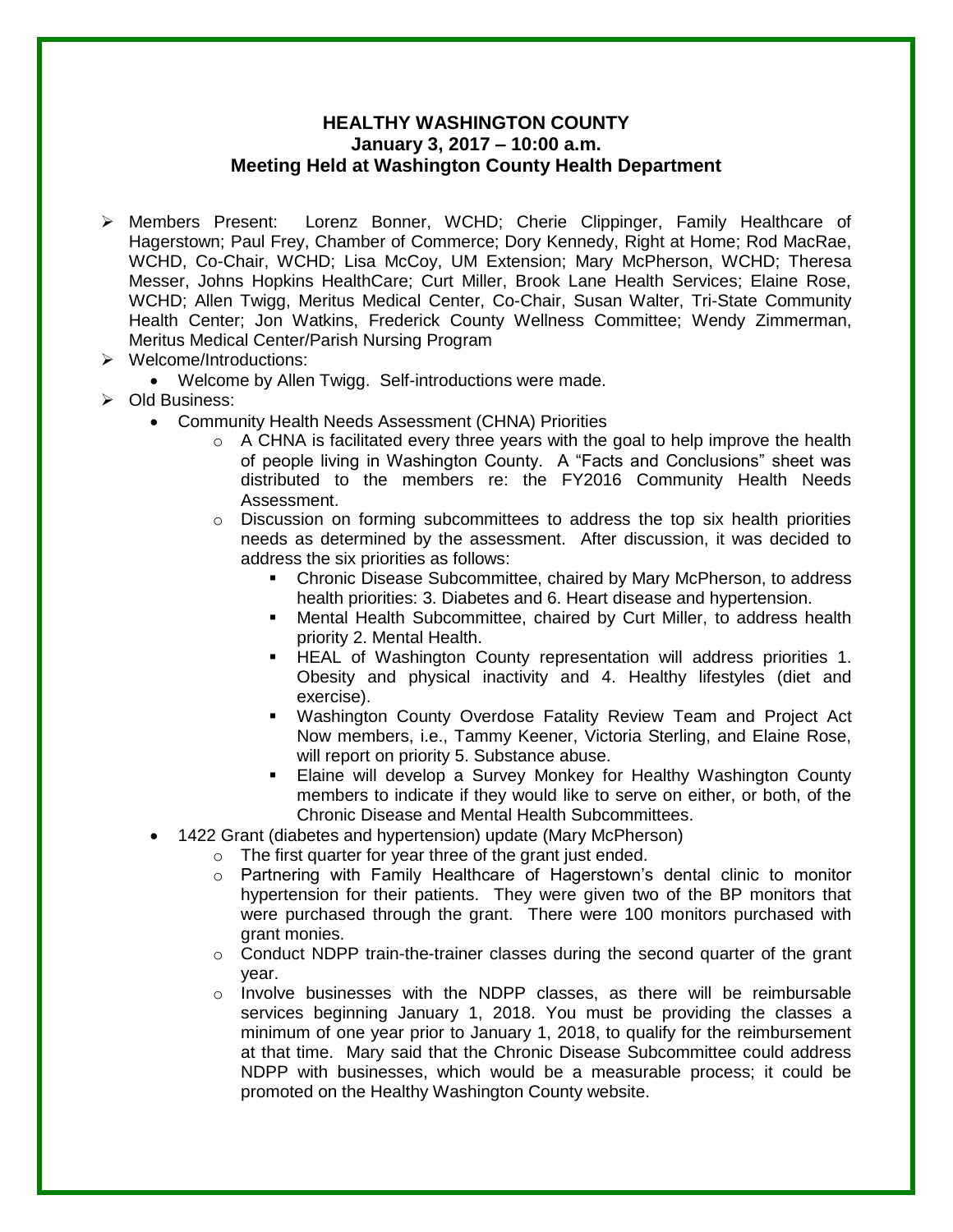- $\circ$  Discussion on NDPP being partnered with Living Well. Mary would like to move in that direction.
- > New Business:
	- Data Collection subcommittee to be formed
	- o Tabled until next meeting.
- Community Partner Announcements:
	- AHEC West (Melissa Clark via email)
		- o Working on grants.
		- o Will soon start recruitment for Exploring Careers in their Health Occupations Summer Program.
	- Right at Home (Dory Kennedy)
		- o An in-service on medication administration and management will be conducted on January 24; CECs will be offered.
		- o A monthly coffee talk will be held in January.
	- Johns Hopkins (Theresa Messer)
		- $\circ$  Johns Hopkins Community Physicians office is now offering walk-in hours to compete with urgent care facilities and pharmacies, which helps to keep people from going to urgent care and the ED.
	- Chamber of Commerce (Paul Frey)
		- o Eggs & Issues to be held on January 11, 2017, at the Academy Theater. Sheriff Mullendore will be the guest speaker with the topic to be the Day Reporting Center.
		- $\circ$  The kickoff for the Healthy Business Initiative will be held on January 18, 2017, at the Washington County Health Department. The goal is to have 50 businesses registered into the program.
	- Brook Lane (Curt Miller)
		- o Youth mental health class to be conducted on January 17 and an adult mental health class to be conducted on February 22. Elaine will email everyone the information.
	- Meritus (Allen Twigg)
		- o Allen's Administrative Assistant, Julie Lough, has retired; his new assistant is Michelle Phillips.
		- $\circ$  Allen asked that if anyone knows of someone who should be part of Healthy Washington County and currently is not, to please invite them to attend the meetings.
		- $\circ$  Dr. Anteneh Zenebe is a new endocrinologist who has started with Meritus Health. Dr. Zenebe earned his medical degree from Addis Ababa University in Addis Ababa, Ethiopia. He completed both a residency in internal medicine and a fellowship in Endocrinology, Diabetes, and Metabolism at Howard University Hospital in Washington, DC. Dr. Zenebe is board certified in internal medicine and endocrinology by the American Board of Internal Medicine. Dr. Datta also joined the practice. The practice currently has three physicians and two nurse practitioners.
		- o Dr. Bhandari, a psychiatrist, will join Meritus in May to provide adult outpatient services.
		- Parish Nursing (Wendy Zimmerman)
			- o Met with Holy Cross to talk about data collection and outcome measures.
	- Washington County Health Department (Lorenz Bonner)
		- o Conducting a program for monitoring blood pressures, e.g., faith-based groups, etc. Blood pressure monitors are distributed to an interested organization. The